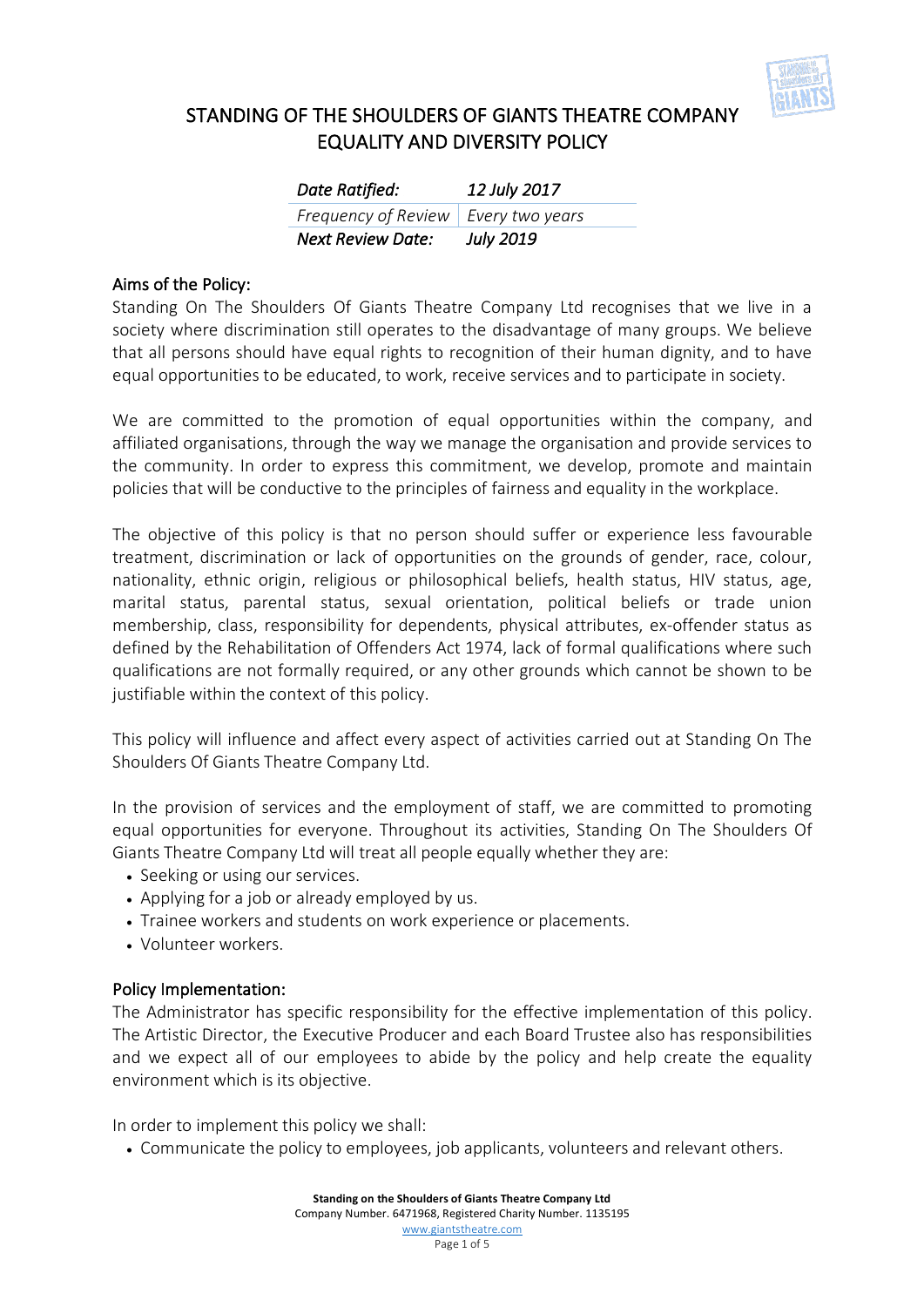

- Incorporate specific and appropriate duties in respect of implementing the equal opportunities policy into job descriptions and work objectives of all staff.
- Ensure that those who are involved in assessing candidates for recruitment or promotion will be trained in non-discriminatory selection techniques.
- Incorporate equal opportunity notices into general communications practices.
- Ensure that adequate resources are made available to fulfil the objectives of the policy.

## Legal Obligations

Equal Opportunities and Discrimination (Equality Act 2010)

The Equality Act came into force in October 2010 and replaces all previous equality legislation in England, Scotland and Wales – namely the Race Relations Act 1976, the Disability Discrimination Act 1995, the Sex Discrimination Act, the Equal Pay Act, the Employment Equality (Age) Regulations 2006, The Civil Partnership Act 2004, the Employment Equality Regulations 2003 (religions and belief and sexual orientation).

The Equality Act 2010 protected characteristics are:

Age, disability, gender reassignment, marriage and civil partnership, pregnancy and maternity, race , religion or belief sex and sexual orientation.

In valuing diversity Standing On The Shoulders Of Giants Theatre Company Ltd is committed to go beyond the legal minimum regarding equality.

The Equality Act 2010 harmonises and strengthens and replaces most previous equality legislation. The following legislation is still relevant:

- The Human Rights Act 1998.
- The Work and Families Act 2006.
- Employment Equal Treatment Framework Directive 2000 (as amended).

## Recruitment And Selection

We will endeavour through appropriate training to ensure that employees, making selection and recruitment decisions will not discriminate, whether consciously or unconsciously, in making these decisions.

Promotion and advancement will be made on merit and all decisions relating to this will be made within the overall framework and principles of this policy.

Job descriptions, where used, will be revised to ensure that they are in line with our equal opportunities policy. Job requirements will be reflected accurately in any personnel specifications.

We will adopt a consistent, non-discriminatory approach to the advertising of vacancies.

All applicants who apply for jobs with us will receive fair treatment and will be considered solely on their ability to do their job.

Short-listing and interviewing will be carried out by more than one person where possible.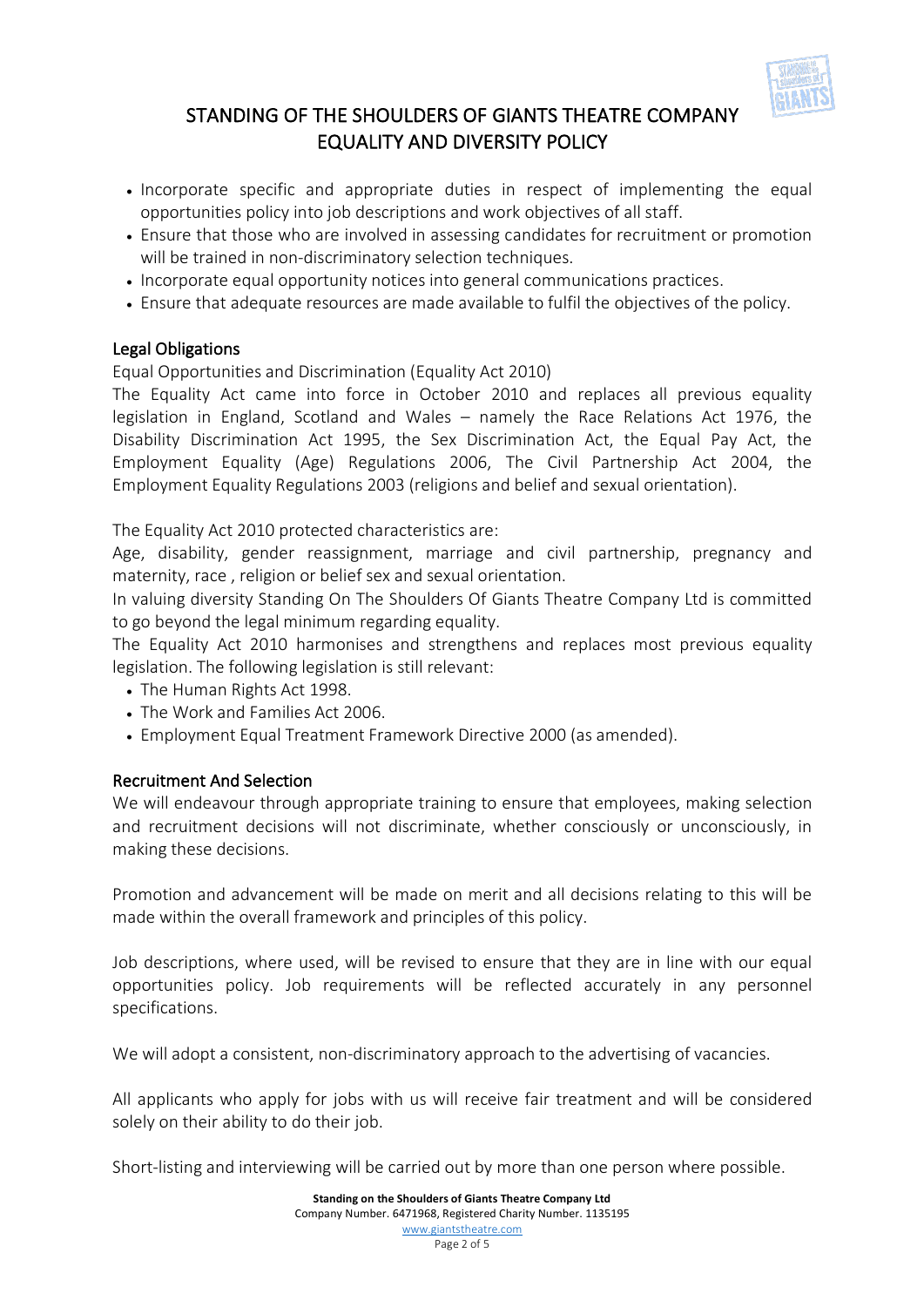

Interview questions will be related to the requirements of the job and will not be of a discriminatory nature.

Selection decisions will not be influenced by any perceived prejudices of other staff.

Every job and Board Trustee applicant will be asked to fill out an Equality and Diversity Monitoring Form (Appendix A).

### Monitoring

We will maintain and review the employment records of all employees in order to monitor the progress of this policy.

Monitoring may involve:

- The collection and classification of information regarding the race in terms of ethnic/national origin and sex of all applications and current employees;
- The examination by ethnic/national origin and sex of the distribution of employees and the success rate of the applicants; and
- Recording recruitment, training and promotional records of all employees, the decisions reached and the reason for those decisions.

The results of any monitoring procedure will be reviewed at regular intervals to assess the effectiveness of the implementation of this policy. Consideration will be given, if necessary, to adjusting this policy to afford greater equality of opportunities to all applicants and staff.

The Standing On The Shoulders Of Giants Theatre Company Ltd Equality and Diversity Monitoring Form can be found in Appendix A.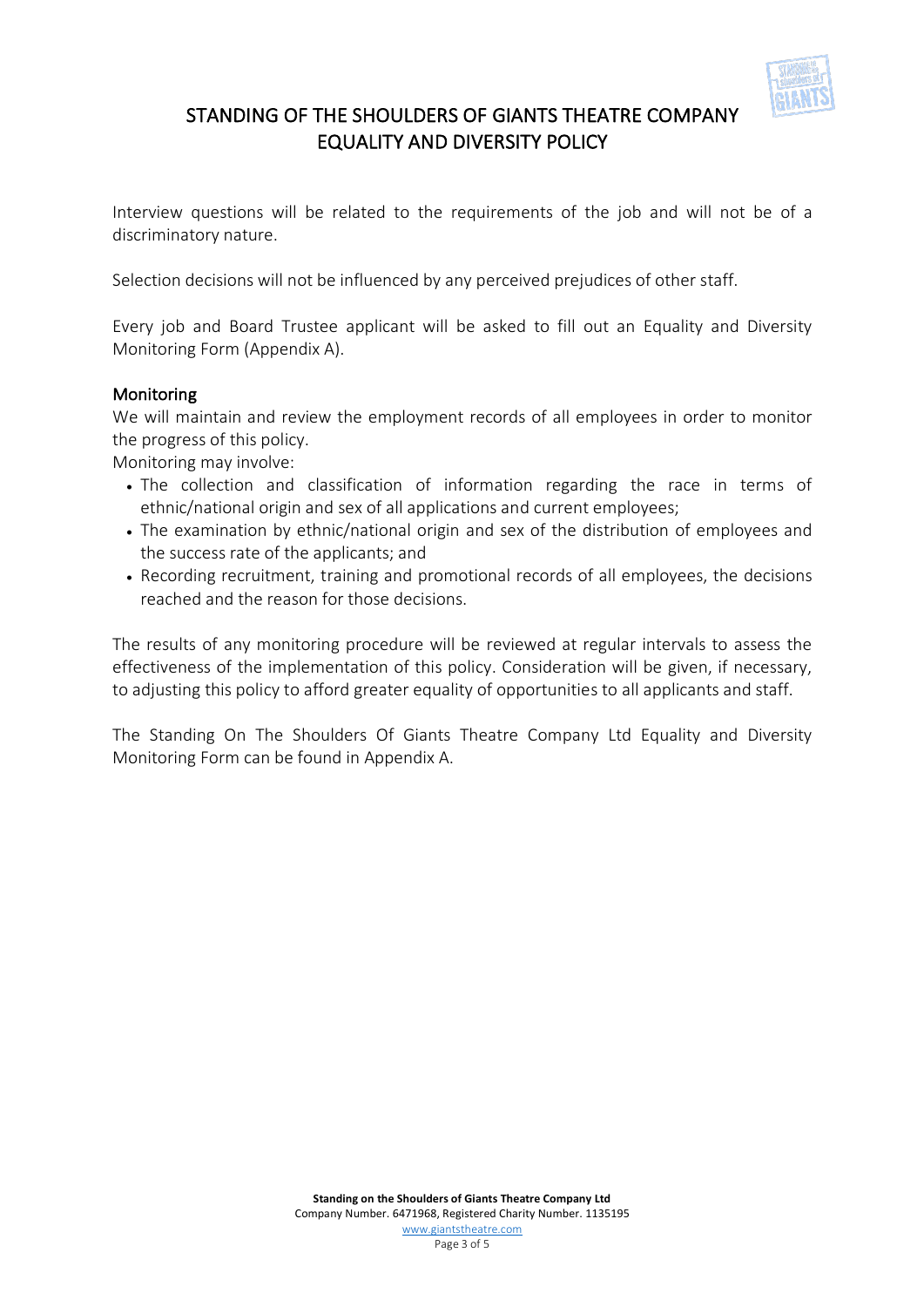

#### APPENDIX A

#### Equality and Diversity Monitoring Form

STANDING ON THE SHOULDERS OF GIANTS THEATRE COMPANY Ltd wants to meet the aims and commitments set out in its equality policy. This includes not discriminating under the Equality Act 2010, and building an accurate picture of the make-up of the workforce in encouraging equality and diversity.

The organisation needs your help and co-operation to enable it to do this, but filling in this form is voluntary.

The information you provide will stay confidential, and be stored securely and limited to only some staff in the organisation's Human Resources section.

Please return the completed form with your application

Gender Male  $\Box$  Female  $\Box$  Prefer not to say  $\Box$ Are you married or in a civil partnership? Yes  $\Box$  No  $\Box$  Prefer not to say  $\Box$ **Age** 16-24  $\Box$  25-29  $\Box$  30-34  $\Box$  35-39  $\Box$  40-44  $\Box$  $45-49$   $\Box$  50-54  $\Box$  55-59  $\Box$  60-64  $\Box$  65+  $\Box$ Prefer not to say  $\Box$ 

#### What is your ethnicity?

Ethnic origin is not about nationality, place of birth or citizenship. It is about the group to which you perceive you belong. Please tick the appropriate box

#### *Asian/Asian British*

Indian  $\Box$  Pakistani  $\Box$  Bangladeshi  $\Box$  Chinese  $\Box$  Prefer not to say  $\Box$ Any other Asian background, please write in:

#### *Black/ African/ Caribbean/ Black British*

African  $\Box$  Caribbean  $\Box$  Prefer not to say  $\Box$ Any other Black/African/Caribbean background, please write in:

#### *Mixed/multiple ethnic groups*

White and Asian  $\Box$  White and Black Caribbean  $\Box$  White and Black African  $\Box$ Prefer not to say  $\Box$ Any other mixed background, please write in:

#### *Other ethnic group*

Arab  $\Box$  Prefer not to say  $\Box$ Any other ethnic group, please write in:

> **Standing on the Shoulders of Giants Theatre Company Ltd** Company Number. 6471968, Registered Charity Number. 1135195 www.giantstheatre.com Page 4 of 5